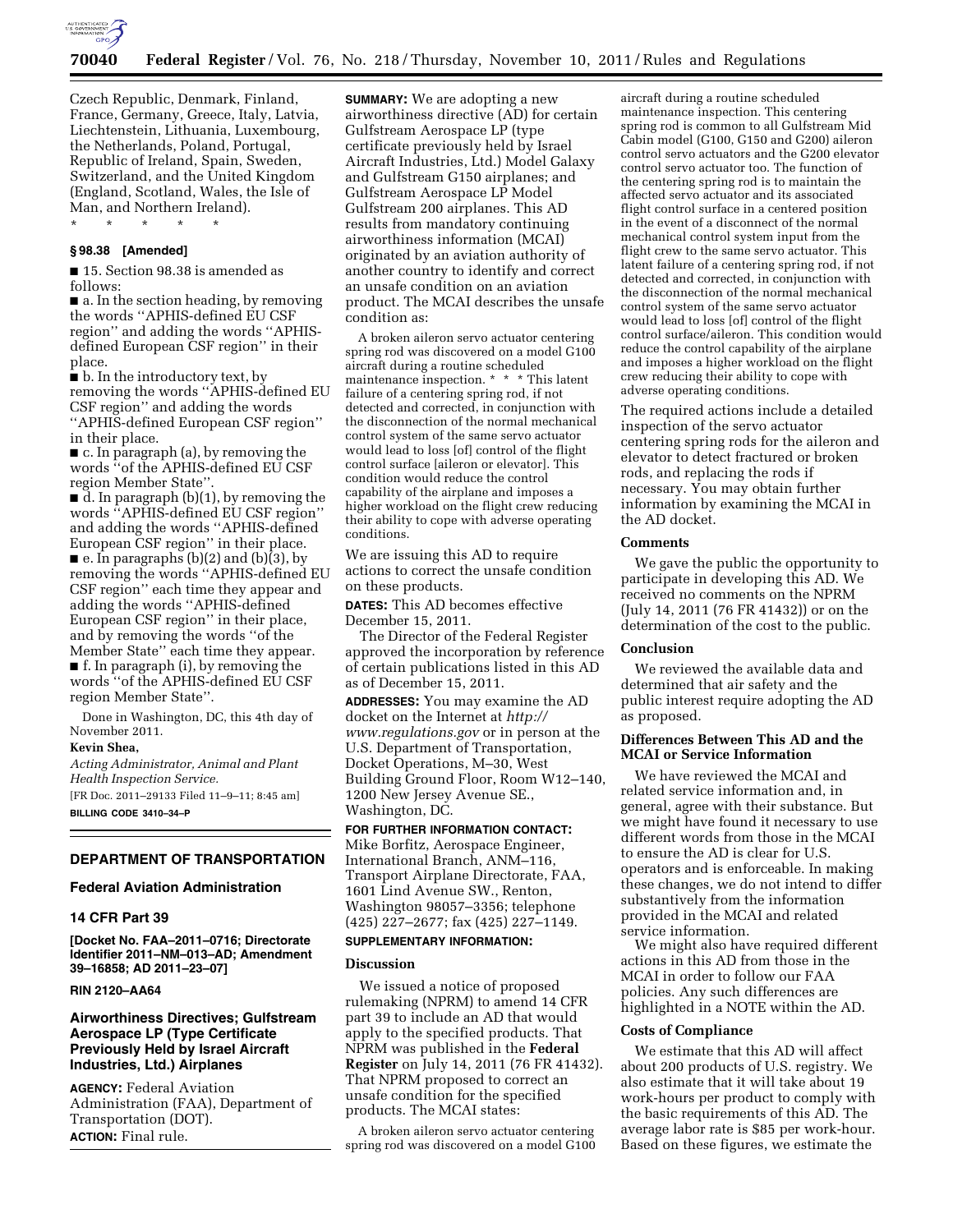cost of this AD to the U.S. operators to be \$323,000, or \$1,615 per product.

In addition, we estimate that any necessary follow-on actions would take up to 20 work-hours and require parts costing \$0, for a cost of \$1,700 per product. We have no way of determining the number of products that may need these actions. Where the service information lists required parts costs that are covered under warranty, we have assumed that there will be no charge for these costs. As we do not control warranty coverage for affected parties, some parties may incur costs higher than estimated here.

## **Authority for This Rulemaking**

Title 49 of the United States Code specifies the FAA's authority to issue rules on aviation safety. Subtitle I, section 106, describes the authority of the FAA Administrator. ''Subtitle VII: Aviation Programs,'' describes in more detail the scope of the Agency's authority.

We are issuing this rulemaking under the authority described in ''Subtitle VII, Part A, Subpart III, Section 44701: General requirements.'' Under that section, Congress charges the FAA with promoting safe flight of civil aircraft in air commerce by prescribing regulations for practices, methods, and procedures the Administrator finds necessary for safety in air commerce. This regulation is within the scope of that authority because it addresses an unsafe condition that is likely to exist or develop on products identified in this rulemaking action.

## **Regulatory Findings**

We determined that this AD will not have federalism implications under Executive Order 13132. This AD will not have a substantial direct effect on the States, on the relationship between the national government and the States, or on the distribution of power and responsibilities among the various levels of government.

For the reasons discussed above, I certify this AD:

1. Is not a ''significant regulatory action'' under Executive Order 12866;

2. Is not a ''significant rule'' under the DOT Regulatory Policies and Procedures (44 FR 11034, February 26, 1979); and

3. Will not have a significant economic impact, positive or negative, on a substantial number of small entities under the criteria of the Regulatory Flexibility Act.

We prepared a regulatory evaluation of the estimated costs to comply with this AD and placed it in the AD docket.

# **Examining the AD Docket**

You may examine the AD docket on the Internet at *[http://](http://www.regulations.gov)  [www.regulations.gov;](http://www.regulations.gov)* or in person at the Docket Operations office between 9 a.m. and 5 p.m., Monday through Friday, except Federal holidays. The AD docket contains the NPRM (July 14, 2011 (76 FR 41432)), the regulatory evaluation, any comments received, and other information. The street address for the Docket Operations office (telephone (800) 647–5527) is in the **ADDRESSES** section. Comments will be available in the AD docket shortly after receipt.

# **List of Subjects in 14 CFR Part 39**

Air transportation, Aircraft, Aviation safety, Incorporation by reference, Safety.

## **Adoption of the Amendment**

Accordingly, under the authority delegated to me by the Administrator, the FAA amends 14 CFR part 39 as follows:

# **PART 39—AIRWORTHINESS DIRECTIVES**

■ 1. The authority citation for part 39 continues to read as follows:

**Authority:** 49 U.S.C. 106(g), 40113, 44701.

## **§ 39.13 [Amended]**

■ 2. The FAA amends § 39.13 by adding the following new AD:

**2011–23–07 Gulfstream Aerospace LP (Type Certificate Previously Held by Israel Aircraft Industries, Ltd.):**  Amendment 39–16858. Docket No. FAA–2011–0716; Directorate Identifier 2011–NM–013–AD.

#### **Effective Date**

(a) This airworthiness directive (AD) becomes effective December 15, 2011.

## **Affected ADs**

#### (b) None.

# **Applicability**

(c) This AD applies to the products identified in paragraphs  $(c)(1)$  and  $(c)(2)$  of this AD, certificated in any category.

(1) Gulfstream Aerospace LP (Type Certificate previously held by Israel Aircraft Industries, Ltd.) Model Gulfstream G150 airplanes, serial numbers 201 through 286 inclusive.

(2) Gulfstream Aerospace LP (Type Certificate previously held by Israel Aircraft Industries, Ltd.) Model Galaxy airplanes; and Gulfstream Aerospace LP Model Gulfstream 200 airplanes; serial numbers 004 through 231 inclusive.

## **Subject**

(d) Air Transport Association (ATA) of America Code 27: Flight controls.

#### **Reason**

(e) The mandatory continuing airworthiness information (MCAI) states:

A broken aileron servo actuator centering spring rod was discovered on a model G100 aircraft during a routine scheduled maintenance inspection. \* \* \* This latent failure of a centering spring rod, if not detected and corrected, in conjunction with the disconnection of the normal mechanical control system of the same servo actuator would lead to loss [of] control of the flight control surface [aileron or elevator]. This condition would reduce the control capability of the airplane and imposes a higher workload on the flight crew reducing their ability to cope with adverse operating conditions.

#### **Compliance**

(f) You are responsible for having the actions required by this AD performed within the compliance times specified, unless the actions have already been done.

#### **Inspection**

(g) Within 12 months after the effective date of this AD, do the actions specified by paragraph  $(g)(1)$  or  $(g)(2)$  of this AD, as applicable.

(1) For Model Gulfstream G150 airplanes: Do a one-time detailed inspection of the aileron control servo actuators to detect fractured or broken centering spring rods, in accordance with the Accomplishment Instructions of Gulfstream Service Bulletin 150–27–123, Revision 1, dated January 27, 2011.

(2) For Model Galaxy and Gulfstream 200 airplanes: Do a one-time detailed inspection of the aileron and elevator control servo actuators to detect fractured or broken centering spring rods, in accordance with the Accomplishment Instructions of Gulfstream Service Bulletin 200–27–374, Revision 1, dated January 27, 2011.

#### **Corrective Actions**

(h) If any centering spring rod is found fractured or broken during any inspection required by this AD: Before further flight, replace the centering spring rod in accordance with a method approved by the Manager, International Branch, ANM 116, Transport Airplane Directorate, FAA, or the Civil Aviation Authority of Israel (CAAI) (or its delegated agent).

## **Credit for Actions Accomplished in Accordance With Previous Service Information**

(i) Actions done before the effective date of this AD in accordance with Gulfstream Service Bulletin 150–27–123 or 200–27–374, both dated October 27, 2010, as applicable, are considered acceptable for the actions required by paragraph (g) of this AD.

# **FAA AD Differences**

**Note 1:** This AD differs from the MCAI and/or service information as follows:

The MCAI AD does not specify a corrective action for fractured or broken rods; however, paragraph (h) of this AD requires corrective action.